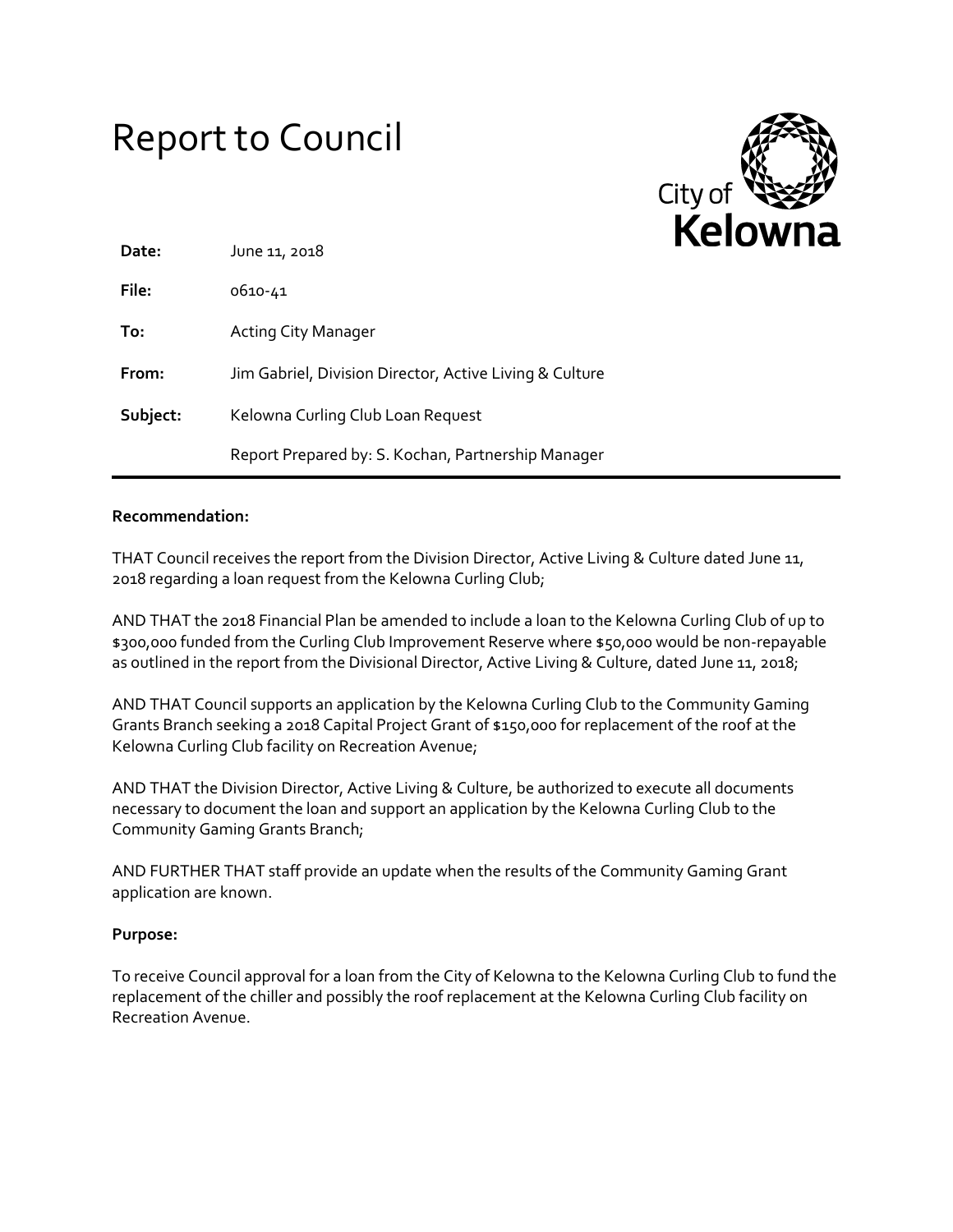# **Background:**

The Kelowna Curling Club facility ('the facility') on Recreation Avenue is owned by the City of Kelowna and operated by the Kelowna Curling Club ('the Club') through a long term lease agreement. The current lease term expires on December 31, 2023.

The Club initiated and funded the development of the facility in 1978 and has successfully operated the facility since that time. As a facility operating partner, the Club continues to develop the sport of curling through a variety of programs and tournaments, including youth, school and diversability programs. The facility is also increasingly used as a rental venue, providing much needed space for trade shows and other events which are well-attended by the community.

A Building Condition Assessment report regarding the facility was prepared for the City by Read Jones Christoffersen Ltd. in January 2017. The report concludes that, due to the age of the facility, several major systems will need replacement by 2023, including the ice making equipment and the roof.

**Chiller:** The recent tragedy in the Fernie, BC arena resulted in a regulatory review and facility inspections conducted by the BC Safety Authority and Worksafe BC. As a result of the facility inspection at the Kelowna Curling Club, the chiller was identified as being beyond its service life and an order was issued to remove the chiller from service. Replacement of the unit is mandatory and must take place as soon as possible so that the facility is ready to make ice for upcoming events. Based on a review of three estimates, the lowest projected cost for replacement of the chiller is \$150,209 plus GST.

**Roof:** The roof has been leaking since last year, and it is evident that the current roof system has failed and will need to be replaced now. Based on a review of three quotes provided by local companies, the roof replacement project cost is \$300,0o0. The roof replacement project must be completed before adverse fall weather sets in. The work will take approximately 4 to 6 weeks to complete.

The Club does not have sufficient resources on hand to replace both the chiller and the roof.

**Capital Project Grant:** The Club is eligible to apply to the provincial Gaming Branch for a Capital Project Grant which could provide up to 50 per cent of project costs, to a maximum of \$250,000. Applications are accepted between June 1 and July 31, 2018. The other 50 per cent must be matched from other sources, ideally by cash which is confirmed and available. The project work may commence at any time after the application is submitted. The timeline for grant notification is by the end of October, 2018, but may arrive sooner. This is outside the City's and the applicant's control. A project will be deemed ineligible if it is completed prior to notification from the Gaming Branch. Timelines, and the fact that Gaming funding is not guaranteed creates a significant financial risk both for the Club and for the City as the facility owner.

The lease provides that the Club is responsible for maintenance of both the roof and the chiller equipment. In the current circumstances, staff are recommending a partnered approach to replacement of both these items. This is not the first time that a non-profit facility operator such as the Curling Club has encountered challenges in covering the costs of necessary facility repairs. As is the case with all non-profit facility operating partners, the City seeks to find a win-win solution which recognizes obligations, pro-actively addresses issues, manages risk, protects a valuable physical asset and ensures that operations of an important public facility will continue to be viable and sustainable.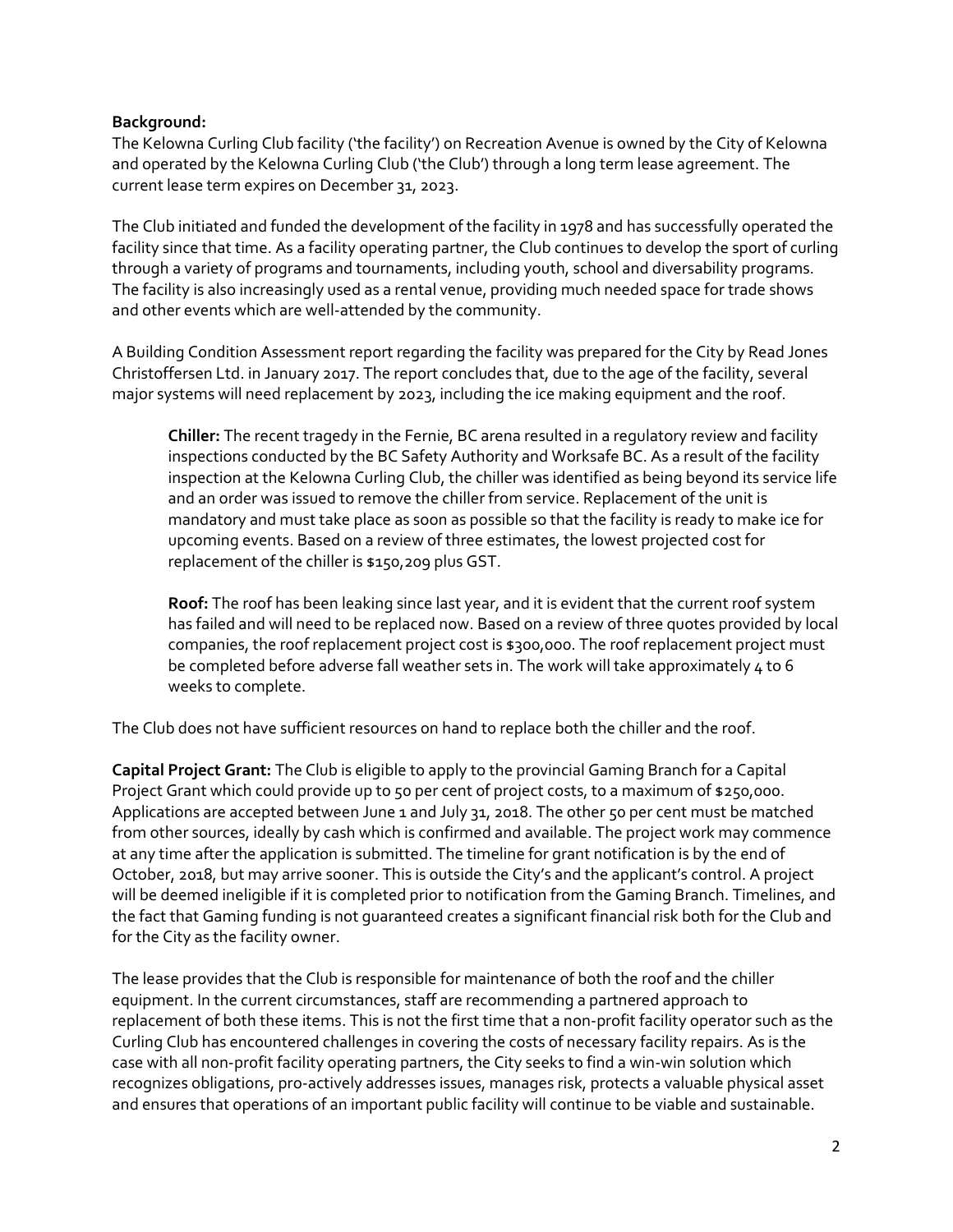# **Proposed arrangements:**

# **1. Roof replacement**

The Club will proceed with replacement of the roof, supported by cash reserves on hand (\$150,000 or 50%) and an application for a Capital Project Grant (\$150,000 or 50%). The City will review the application prior to submission.

# **2. Chiller replacement**

The City will provide the funds necessary to replace the chiller.

# **3. Loan terms and conditions:**

The City will provide a loan of up to a maximum of \$300,000 to the Curling Club for the following purposes and on the following conditions:

- Interest at the rate of 2.75 per cent will be calculated annually only on the amounts actually advanced;
- First advance: \$150,000 for the replacement of the chiller;
- Second advance: only if needed, up to \$150,000 in the event of a shortfall or denial of Capital Project Grant proceeds for replacement of the roof. Funding will be advanced by the City only upon receipt of notification from the Gaming Branch.
- Payments will be semi-annual over a term of  $5$  years;
- \$50,000 will be a non-repayable contribution by the City of Kelowna.

Possible scenarios are:

| Grant at 100%         | Roof:           | City total \$150,000                 |
|-----------------------|-----------------|--------------------------------------|
|                       | \$150,000 Grant | Less \$50,000 non-repayable          |
|                       | \$150,000 Club  | Balance payable to City \$100,000    |
|                       | Chiller:        | Semi-annual payment to City \$10,000 |
|                       | \$150,000 City  | plus interest                        |
| Grant partial (i.e.   | Roof:           | City total \$225,000                 |
| \$75,000 of \$150,000 | \$75,000 Grant  | Less \$50,000 non-repayable          |
| request)              | \$150,000 Club  | Balance payable to City \$175,000    |
|                       | \$75,000 City   | Semi-annual payment to City \$17,500 |
|                       | Chiller:        | plus interest                        |
|                       | \$150,000 City  |                                      |
| Grant unsuccessful    | Roof:           | City total \$300,000                 |
|                       | \$0 Grant       | Less \$50,000 non-repayable          |
|                       | \$150,000 Club  | Balance payable to City \$250,000    |
|                       | \$150,000 City  | Semi-annual payment to City \$25,000 |
|                       | Chiller:        | plus interest                        |
|                       | \$150,000 City  |                                      |

Staff have assessed the Club's capacity to carry the debt associated with this loan by considering:

a) Past experience – in 2013/2014, the City approved a total loan to the Club of \$200,000 at 3 per cent annual interest, repayable in semi-annual payments of \$20,000 over a six-year period. The Club has made its payments on time. There are two remaining payments (\$20,000 on September 1, 2018 and \$20,439 on March 1, 2019) for this previous loan. The City has discussed with the Club the fact that the current and past loan payments will overlap and the Club has indicated that it will be able to meet both commitments without undue hardship.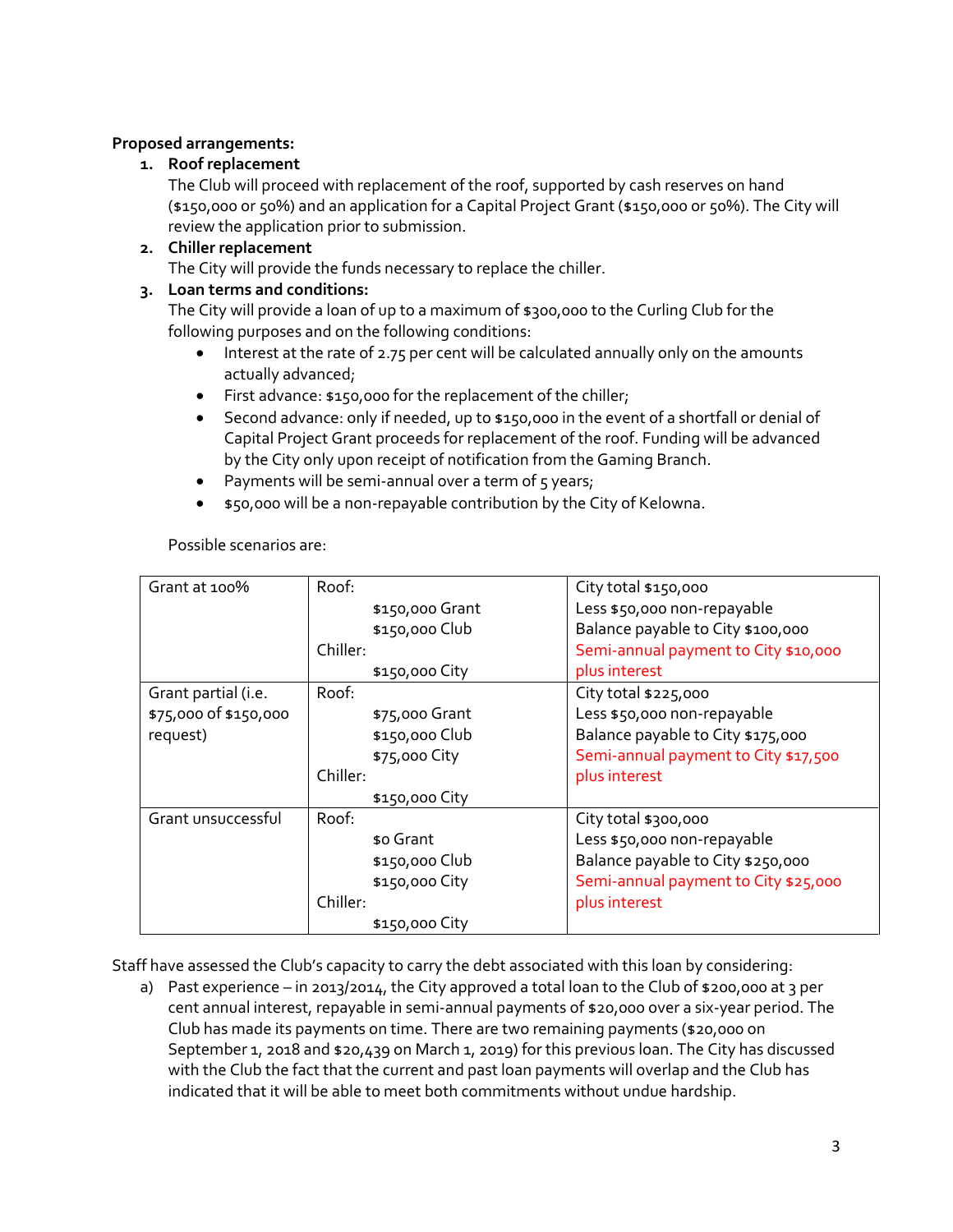- b) Review of financial statements between 2013 and 2017, revenues have increased from \$575,583 to \$897,580, or 55 per cent. The Club projects continued growth and consistent cash flow from its key revenue centres: curling club fees and dues, food and beverage operations, pro shop, and facility rentals. The Club also benefits from an annual Gaming grant of approximately \$45,000 dedicated to youth and school programs. Revenues are projected to be over \$1 million by the end of the current fiscal year in April 2019.
- c) Other information provided by the Club the Club is one of only three facilities in Canada with 12 ice sheets, and is in the top five clubs in the country in terms of revenues and membership which now stands at just over 1,200 members. The Club is pursuing additional revenues through hosting more competitive bonspiels, adding more leagues, increasing rentals in the off season, changing its liquor license, and working with Tourism Kelowna to bid on more major events, including a successful bid to host the 2018 World Mixed Curling Championships in October. The Club's Board and staff are excited and optimistic about the future.

Additional terms and conditions:

- Based on the Building Condition Assessment Report, the Club must provide to the City for review and approval, a multi-year capital repair and replacement plan which sets out timelines and costs for necessary repairs and maintenance, and links these to the Club's budget process. A Capital Renewal Plan has been requested as part of previous loan arrangements but has not been delivered. The City will hold the Club accountable for this deliverable.
- Improved financial reporting to the City, including:
	- o Annual Financial Statements, professionally prepared on a Review Engagement basis commencing with the fiscal year end April, 2019;
	- o Annual budgets once approved by the Club's Board of Directors;
	- o Establishment of a capital improvement reserve based on actual building usage
- In consultation with City staff, the Club will create a plan to monetize commercial naming rights for the facility, as granted to the Club by Council in July 2014.

### **Internal Circulation:**

Property Management Manager City Clerk Building Services Manager Financial Planning Manager Payroll & Internal Controls Manager Partnership Manager Sponsorship & Advertising Manager

# **Financial/Budgetary Considerations:**

The Curling Club Improvement Reserve was established for the express purpose of funding capital improvements to the facility. There are currently sufficient funds in the Reserve to cover this request. If approved, the loan advances to the Club will be drawn from the Reserve, and all funds repaid by the Club to the City will be deposited back into the Reserve. There will be no budget or taxation impact arising from the loan to the Club.

### **Considerations not applicable to this report:**

Legal/Statutory Authority